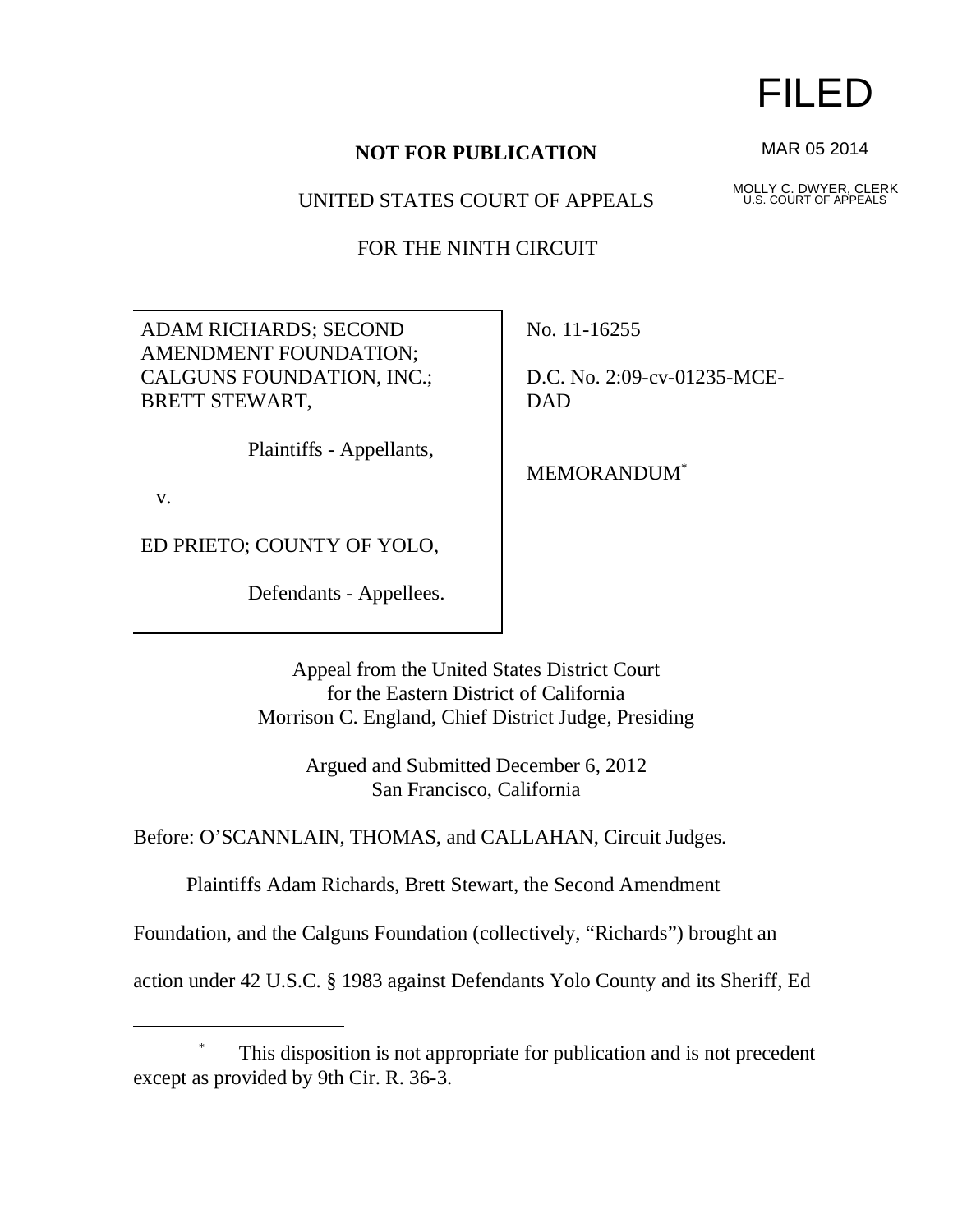Prieto (collectively, "Prieto"), alleging that the Yolo County policy for issuing concealed-carry permits violates the Second Amendment. Specifically, Richards argues that Yolo County's policy, in light of the California regulatory regime as a whole, abridges the Second Amendment right to bear arms because its definition of "good cause"<sup>1</sup> prevents a responsible, law-abiding citizen from carrying a handgun in public for the lawful purpose of self-defense. On cross-motions for summary judgment, the district court concluded that Yolo County's policy did not infringe Richard's Second Amendment rights. It thus denied Richard's motion for summary judgment and granted Prieto's.

In light of our disposition of the same issue in *Peruta v. County of San Diego*, No. 10-56971, — F.3d — (Feb. 13, 2014), we conclude that the district court in this case erred in denying Richard's motion for summary judgment because the Yolo County policy impermissibly infringes on the Second Amendment right to bear arms in lawful self-defense.

## **REVERSED** and **REMANDED**.

<sup>&</sup>lt;sup>1</sup> Yolo County's policy provides that "self protection and protection of family (without credible threats of violence)" are "invalid reasons" for requesting a permit.